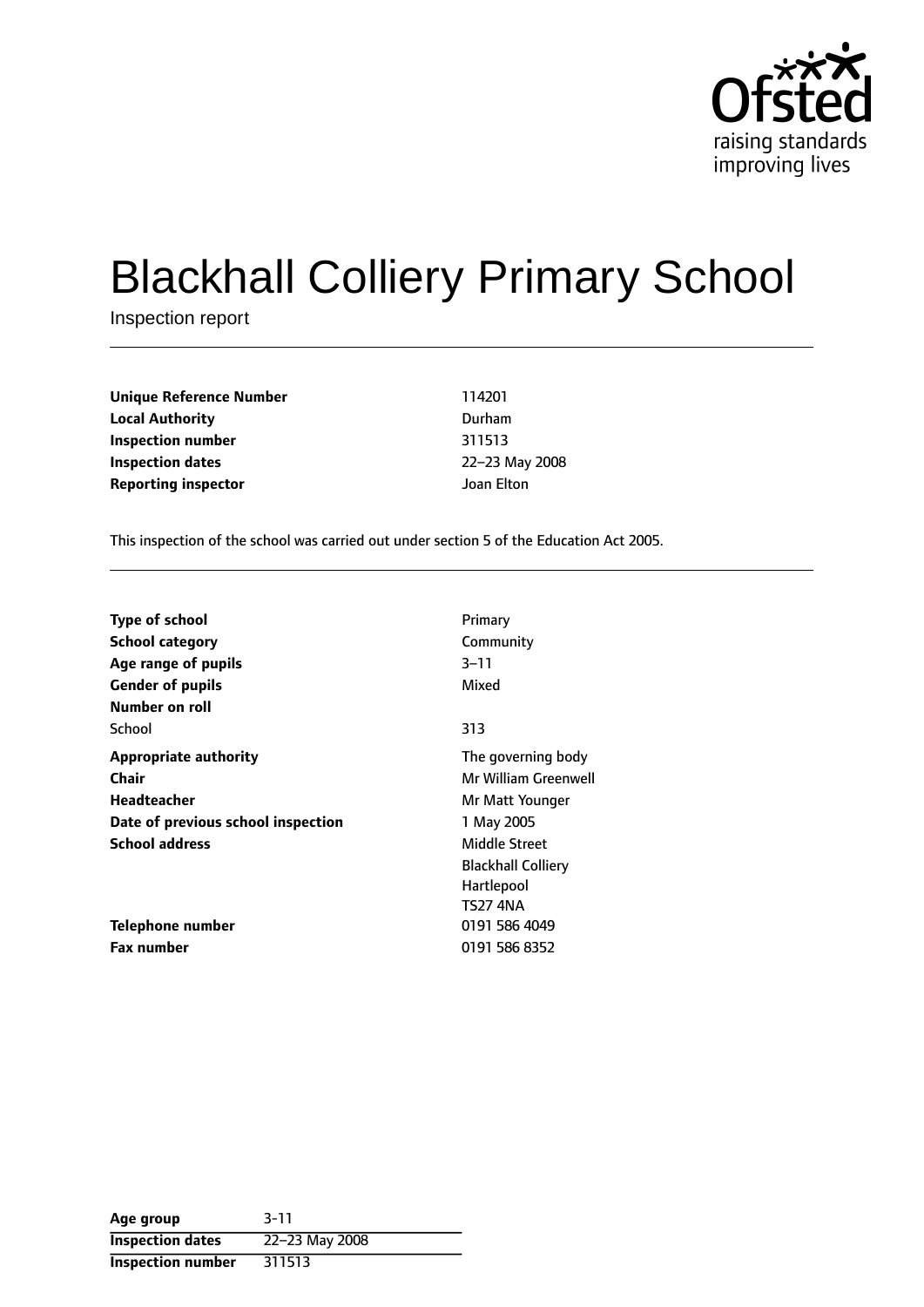.

© Crown copyright 2008

#### Website: www.ofsted.gov.uk

This document may be reproduced in whole or in part for non-commercial educational purposes, provided that the information quoted is reproduced without adaptation and the source and date of publication are stated.

Further copies of this report are obtainable from the school. Under the Education Act 2005, the school must provide a copy of this report free of charge to certain categories of people. A charge not exceeding the full cost of reproduction may be made for any other copies supplied.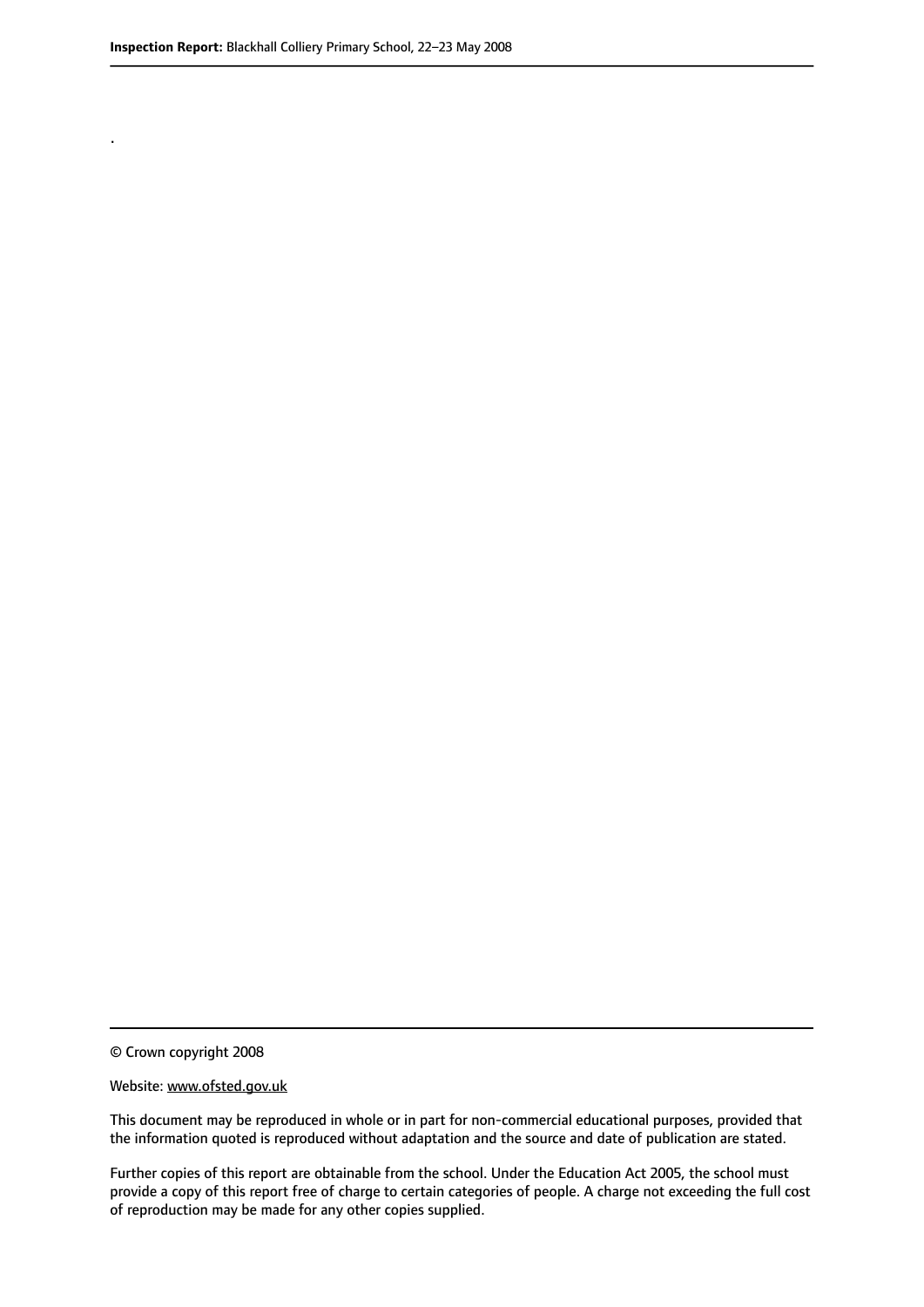# **Introduction**

The inspection was carried out by three Additional Inspectors.

## **Description of the school**

This is an above average sized school, serving a predominantly White British population with a very small percentage of pupils from minority ethnic groups. The percentage of pupils eligible for free school meals is above average, and although serving a mixed catchment area there are pockets of high social and economic disadvantage. The number of pupils with learning difficulties and/or disabilities is well above the national average. The school has acquired Healthy Schools status and the Activemark Gold Award.

## **Key for inspection grades**

| Grade 1 | Outstanding  |
|---------|--------------|
| Grade 2 | Good         |
| Grade 3 | Satisfactory |
| Grade 4 | Inadequate   |
|         |              |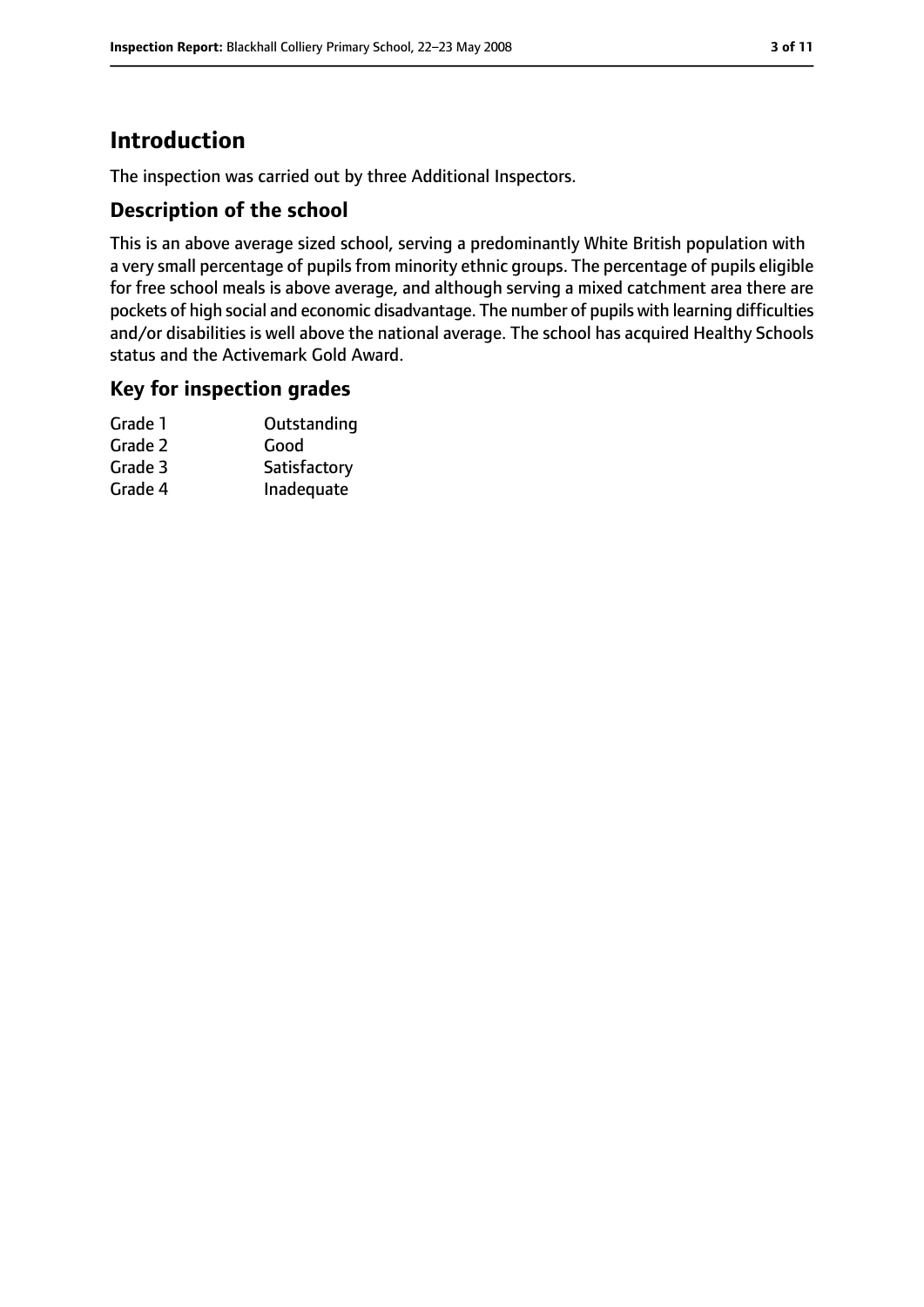# **Overall effectiveness of the school**

#### **Grade: 2**

This is a good school with an excellent Foundation Stage. The school provides good teaching and learning, effective care, support and guidance and a sound curriculum. These ensure that all pupils achieve well, in terms of good personal development and good academic progress. Most parents are very positive about the school and find staff very approachable. The school has taken effective steps to promote improvement since the last inspection.

After a period of prolonged instability the school has benefited greatly from a year of improved staffing continuity and a settled leadership and management structure. Much has been achieved because of the determination of the leadership team, the hard work of staff and the excellent support given by the local authority. New and sustainable systems for tracking pupils' progress and monitoring teaching and learning have been successfully introduced, along with curricular initiatives. These have resulted in better learning and an improved match of teaching to individual learning needs. As a consequence most pupils have made good progress since September 2007. Year 6 pupils, who entered Nursery at a very early age of learning and development, are now on track to reach national expectations.

Pupils say they enjoy school and feel safe there; they appreciate the range of learning opportunities the school offers and enjoy participating in the many sporting and community events. Their behaviour is good, and much improved recently, due in part to counselling and peer mentoring. Teaching and learning are good and there is much consistency across the school. Teachers have good subject knowledge and make learning activities interesting. The curriculum is satisfactory and rightly gives priority to English and mathematics. Opportunities to develop writing across the curriculum are missed however and sometimes the needs of a few Key Stage 2 pupils are not fully met because the school's arrangements for the teaching of phonics are underdeveloped. The school shows high standards of care and everything is done to ensure pupils' safety, security and well-being. Personal development is given priority from Nursery and continues throughout the school, with special programmes for the expression and understanding of feelings and emotion. Academic guidance is also good. Systems for tracking pupils' progress are now secure and these, together with constructive marking and target setting, inform pupils on how to improve their work.

Leadership and management at all levels are good. The headteacher has used this period of staff stability very well, to set and communicate a clear direction for staff in order to accelerate progress and raise achievement. The new systems are working well and new members of the senior management team are developing their own initiatives. Governance is satisfactory. Governors are highly committed to the school and have given good support. They are keen to expand parental involvement in their children's progress. However, they are not yet fully involved in monitoring achievement, and this is recognised as an area for development. The school has evaluated its work well. It now has good capacity to make further improvements and represents good value for money.

## **Effectiveness of the Foundation Stage**

#### **Grade: 1**

Children enter the Nursery with skills and knowledge well below those typical for their age. Good parental support helps children settle quickly, whilst well-established procedures ensure personal development is given priority. Staff work well as a team and are most caring and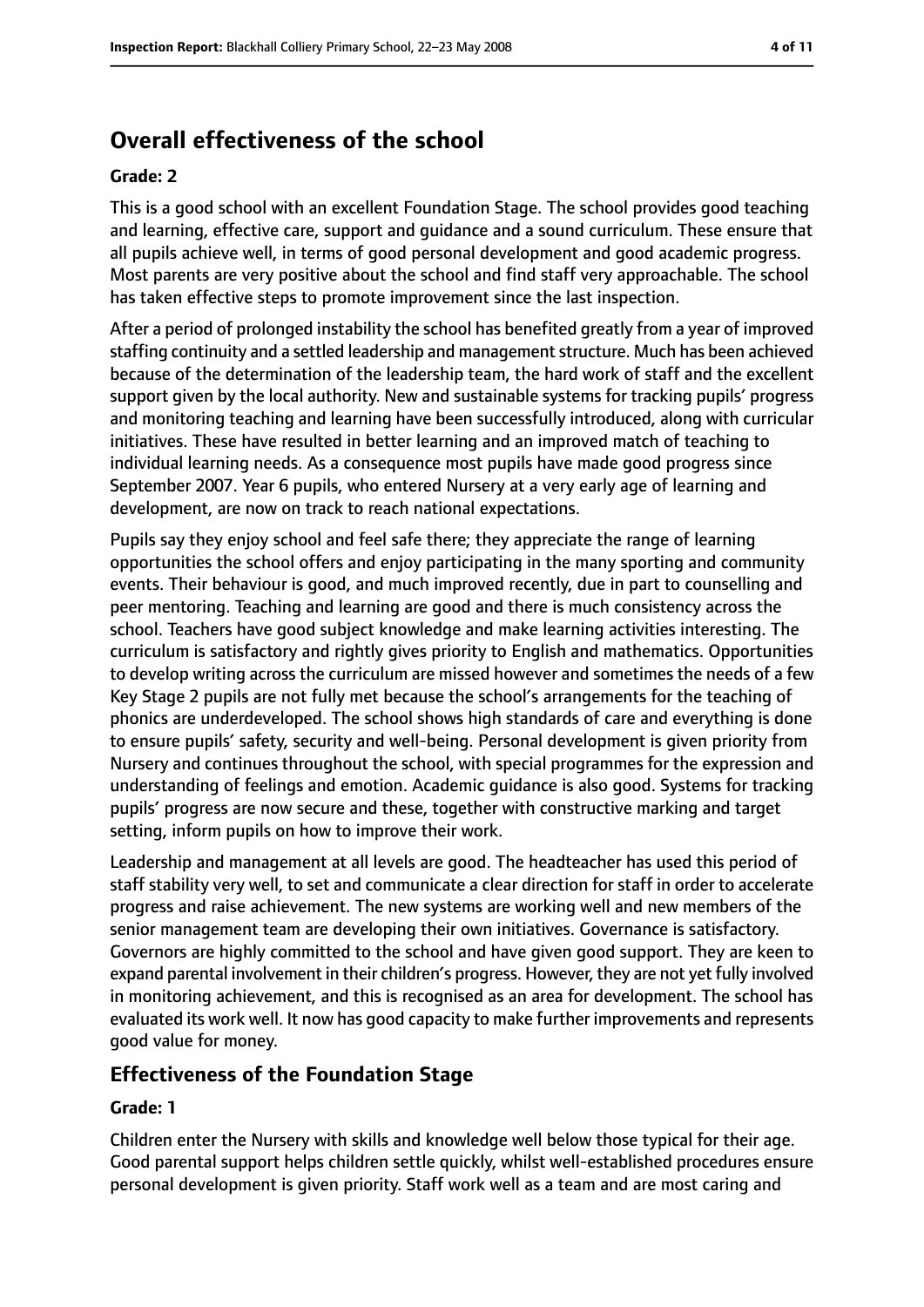dedicated. They provide an exciting, vibrant environment, which quickly encourages the children to learn through interesting, stimulating activities, both child chosen and teacher led. Excellent arrangements are in place to make children feel safe, happy and healthy.

Outstanding teaching ensures excellent progress. Currently, children are on track to leave Reception working at levels broadly in line with national expectations. Excellent assessment procedures enable staff to plan a curriculum, which meets the needs and interests of all children, encouraging their independence. The school makes excellent use of photographic evidence to support assessment and extend learning. Outdoor provision is outstanding because of the exciting, purposeful and varied activities it provides. No wonder children love coming to school when they can dig for treasure by the pirate ship, hide from the troll on the bridge, plant seeds in pots in their very own garden and make a volcano erupt!

# **What the school should do to improve further**

- $\blacksquare$  Provide opportunities for pupils to develop their writing skills across a wider range of subjects.
- Develop a more structured approach to the teaching of phonics.
- Develop governors' role in monitoring achievement.

# **Achievement and standards**

#### **Grade: 2**

Overall, standards are average and achievement is good. Currently, progress in all year groups is good. The school's national assessment results have varied from average to low for several years, reflecting fluctuating numbers of pupils with learning difficulties and/or disabilities. Analysis of pupils' tracking and of their work confirms that progress has improved since September 2007 and has accelerated since January 2008. This improvement has occurred because, after a long period of instability, there is staff continuity and an established leadership team, which has successfully introduced the initiatives necessary to raise achievement. Currently, although standards reached by Year 2 pupils are improving, they are still below national averages, whilst Year 6 pupils are working at or near national expectations. There is also evidence that more pupils in Key Stage 2 are working at the higher levels. This represents good achievement for all pupils, including those with learning difficulties and/or disabilities, who achieve as well as others.

# **Personal development and well-being**

## **Grade: 2**

Pupils' personal development and well-being are good. Pupils are generally happy in school and enthusiastic about their learning, as their satisfactory attendance testifies. Their spiritual, moral, social and cultural development is good because the school successfully promotes positive attitudes towards everyone. Behaviour is good and pupils act safely and with commendable self-control and consideration for others. They feel their teachers are caring and vigilant and have no hesitation approaching them if they feel threatened or uneasy. When asked, they stress that there is no bullying in school. They talk enthusiastically about many aspects of school life, and appreciate the range of learning opportunities the school offers. As one pupil reported, 'We can learn about Shakespeare and rocket science in the same day!' They understand the importance of healthy lifestyles, participate in many sporting and cultural events and contribute effectively to the wider community through fundraising. Pupils are gaining a good range of skills they will need as adults through electing a school council, organising their own funding for guitar lessons, and running a school magazine as a viable economic venture.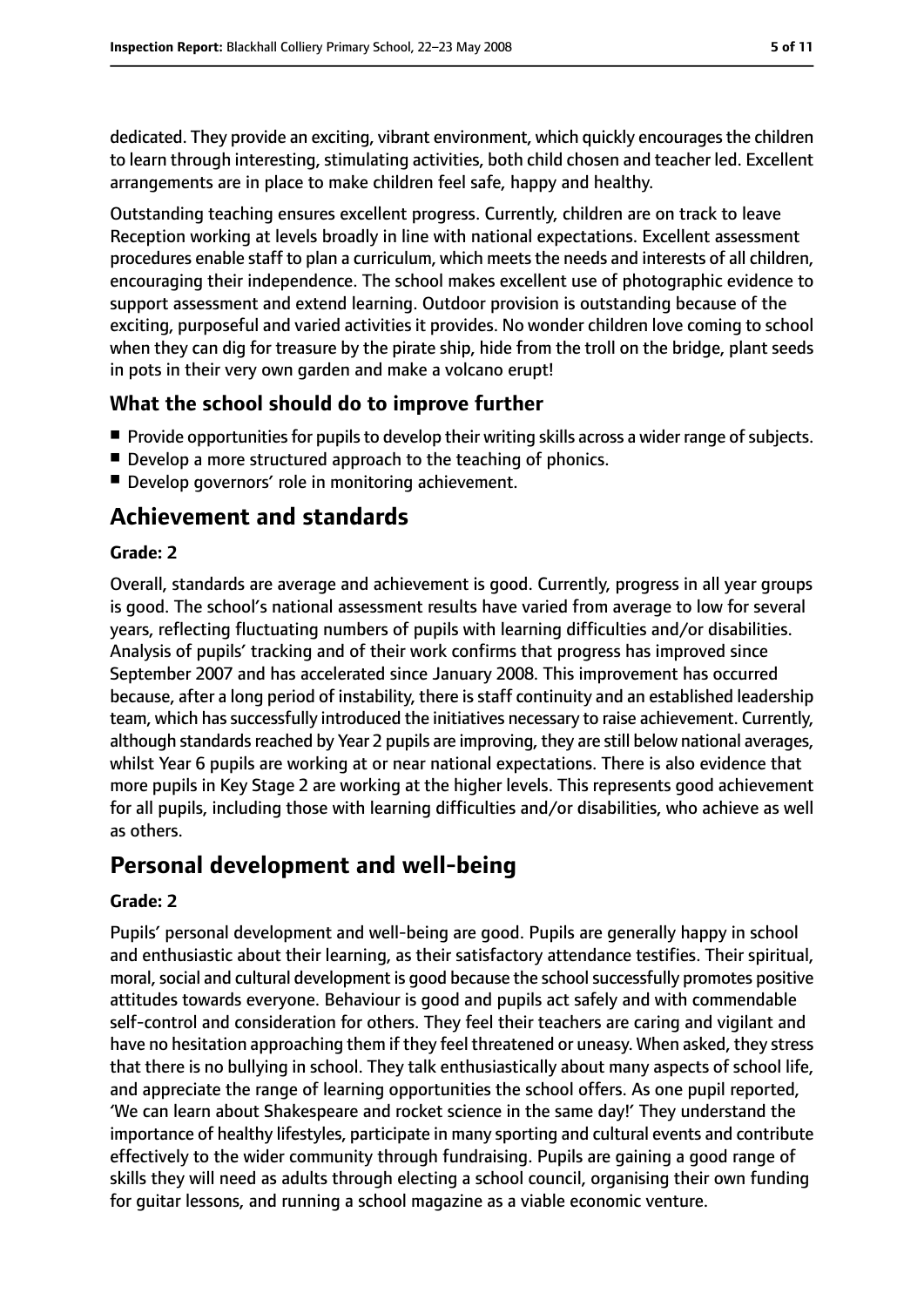# **Quality of provision**

# **Teaching and learning**

#### **Grade: 2**

Teaching and learning are good overall. Teachers begin their lessons promptly, using pace and variety to sustain pupils' attention. Lesson activities are often fun and pupils show real excitement. Staff use resources well and have good subject knowledge. Relationships with pupils are good and staff build successfully on previous learning, referring to this in their teaching. Staff now use more accurate assessment information to plan their lessons, but in a minority of these, activities need further refinement to challenge all abilities and provide the necessary support. Pupils work well together because they have plenty of opportunities to collaborate through discussion, drama and practical work. Analysis of pupils' books reveals strategies are consistent and work is systematically presented. Pupils are guided well to assess their work and teachers' marking is constructive. As a result pupils know what they have achieved and what they need to do to improve. When they respond to teachers' marking, they extend their learning.

## **Curriculum and other activities**

#### **Grade: 3**

The curriculum is satisfactory and meets statutory requirements. It is enriched by visits, visitors and a good range of after-school activities. Provision for spiritual, moral and social development is good, as are programmes for personal development. Multicultural provision is more limited. Pupils with learning difficulties and/or disabilities have good provision both from catch-up programmes and in-class support. English and mathematics are given appropriate priority and initiatives such as the 'Big Write' are having a beneficial impact on pupils' writing, although opportunities to develop language skills and extend their writing across the curriculum are not fully realised. Currently, the school is trialling initiatives to develop its curriculum and programmes for the systematic teaching of phonics are still in the early stages of development. Provision for information and communication technology (ICT) has improved since the last inspection. Interactive whiteboards and laptops are now being used effectively on a regular basis.

## **Care, guidance and support**

#### **Grade: 2**

Safeguarding arrangements are securely in place and meet current requirements. Due attention is paid to health and safety arrangements, regular risk assessments and staff training. Pastoral support for all pupils is good because staff know their pupils well and react quickly and sensitively to issues as they arise. The school works closely with parents, helping them understand the value of attendance, learning, and good behaviour. It has also established effective partnerships with a wide range of outside agencies to access additional support for all its pupils, particularly those with learning difficulties and/or disabilities.

Academic guidance is good. Teachers monitor progress in basic skills regularly and accurately and use the information gathered to develop pupils' learning. This information is also shared with pupils during lessons, and used for target setting and constructive marking. This strategy is effective. Pupils can accurately describe their performance and the features necessary for their own improvement.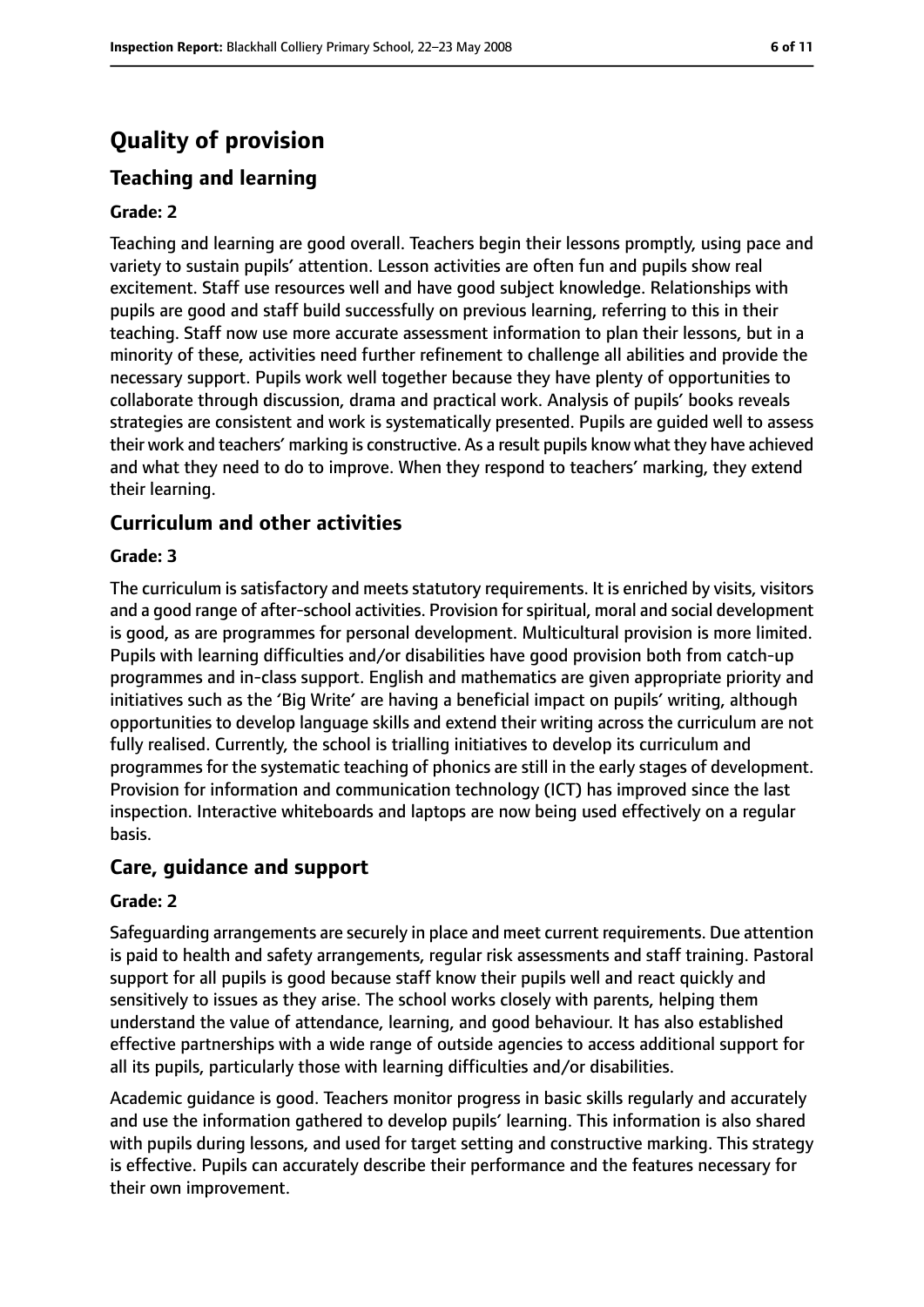# **Leadership and management**

#### **Grade: 2**

Leadership and management are good. The highly committed headteacher has successfully led a new senior management team, and introduced the necessary initiatives to accelerate progress. He has been ably assisted by a very professional deputy, and hard working senior staff. As a result the school now has good capacity to make further improvements. The school is in this secure position because effective systems have been introduced to track pupils' progress accurately and to monitor teaching, learning and care so that they meet the needs of all pupils. The staff team has worked successfully with the local authority, other schools and outside agencies to improve pupils' achievement.

Governance is satisfactory. Governors have a good knowledge of the school and identify with it strongly. Governors have supported the school through a difficult period but have limited experience of monitoring pupils' achievement. They are familiar with assessment data, and by helping in school, some governors are familiar with staff, pupils and current initiatives. They also manage the school finances well to ensure good staff-pupil ratios. Some monitoring by governors has taken place, but this is not systematic enough to support the staff team as they consolidate change and seek further improvements.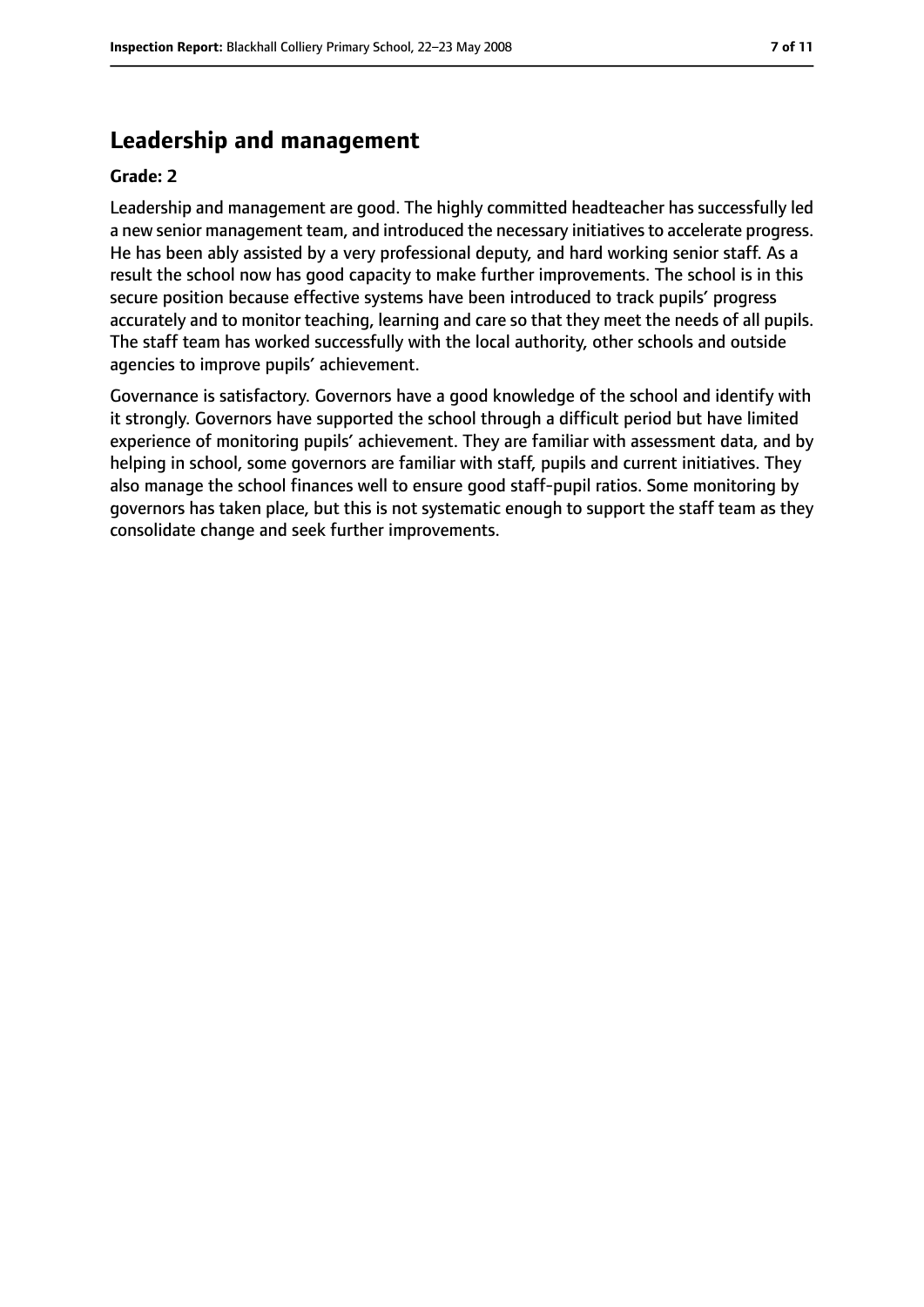**Any complaints about the inspection or the report should be made following the procedures set out in the guidance 'Complaints about school inspection', which is available from Ofsted's website: www.ofsted.gov.uk.**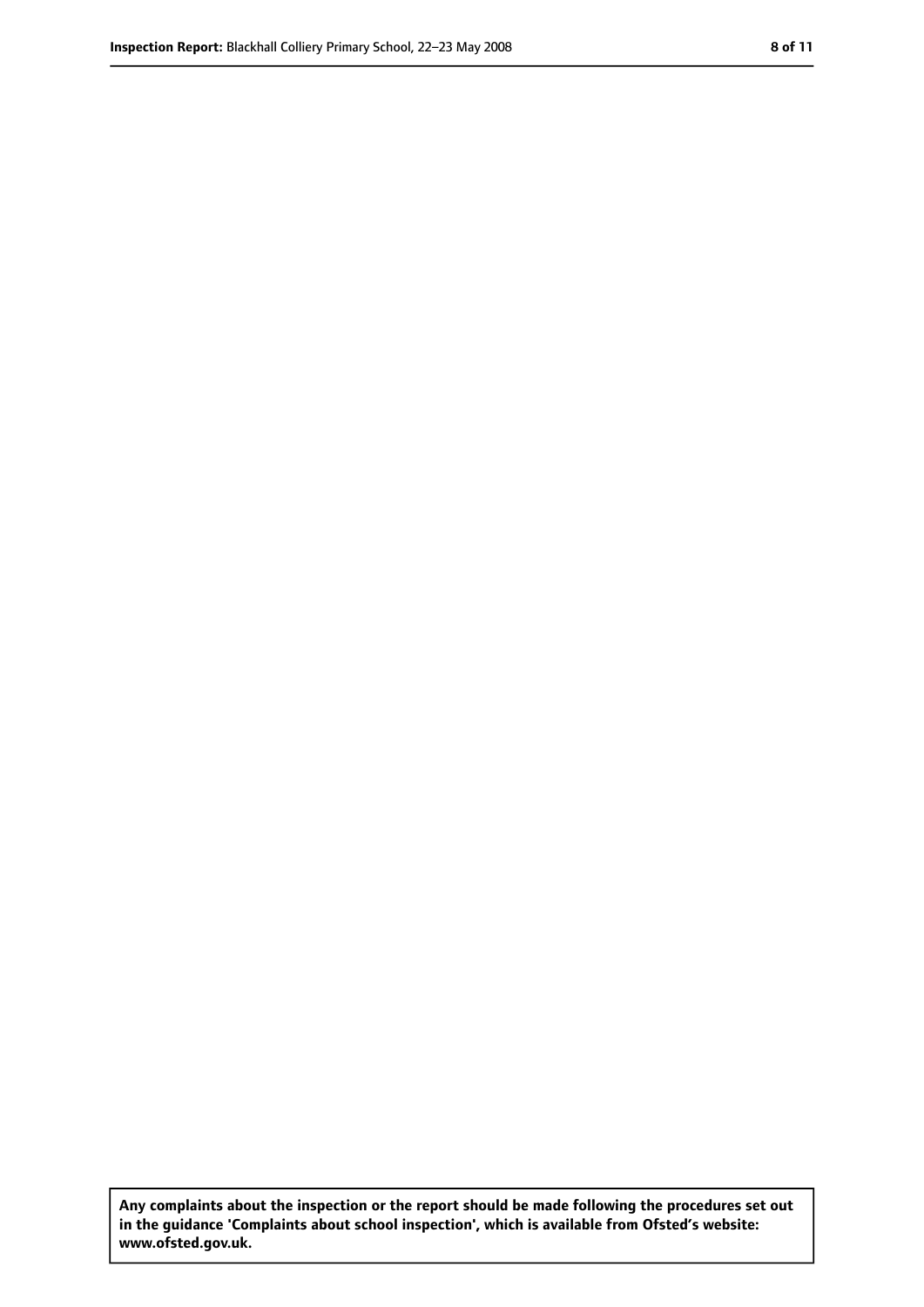# **Inspection judgements**

| $^{\backprime}$ Key to judgements: grade 1 is outstanding, grade 2 good, grade 3 satisfactory, and | <b>School</b>  |
|----------------------------------------------------------------------------------------------------|----------------|
| arade 4 inadequate                                                                                 | <b>Overall</b> |

# **Overall effectiveness**

| How effective, efficient and inclusive is the provision of education, integrated<br>care and any extended services in meeting the needs of learners? |     |
|------------------------------------------------------------------------------------------------------------------------------------------------------|-----|
| Effective steps have been taken to promote improvement since the last<br>inspection                                                                  | Yes |
| How well does the school work in partnership with others to promote learners'<br>well-being?                                                         |     |
| The effectiveness of the Foundation Stage                                                                                                            |     |
| The capacity to make any necessary improvements                                                                                                      |     |

## **Achievement and standards**

| How well do learners achieve?                                                                               |  |
|-------------------------------------------------------------------------------------------------------------|--|
| The standards <sup>1</sup> reached by learners                                                              |  |
| How well learners make progress, taking account of any significant variations between<br>groups of learners |  |
| How well learners with learning difficulties and disabilities make progress                                 |  |

# **Personal development and well-being**

| How good is the overall personal development and well-being of the<br>learners?                                  |  |
|------------------------------------------------------------------------------------------------------------------|--|
| The extent of learners' spiritual, moral, social and cultural development                                        |  |
| The extent to which learners adopt healthy lifestyles                                                            |  |
| The extent to which learners adopt safe practices                                                                |  |
| How well learners enjoy their education                                                                          |  |
| The attendance of learners                                                                                       |  |
| The behaviour of learners                                                                                        |  |
| The extent to which learners make a positive contribution to the community                                       |  |
| How well learners develop workplace and other skills that will contribute to<br>their future economic well-being |  |

# **The quality of provision**

| How effective are teaching and learning in meeting the full range of the<br>learners' needs?          |  |
|-------------------------------------------------------------------------------------------------------|--|
| How well do the curriculum and other activities meet the range of needs<br>and interests of learners? |  |
| How well are learners cared for, guided and supported?                                                |  |

## **Annex A**

 $^1$  Grade 1 - Exceptionally and consistently high; Grade 2 - Generally above average with none significantly below average; Grade 3 - Broadly average to below average; Grade 4 - Exceptionally low.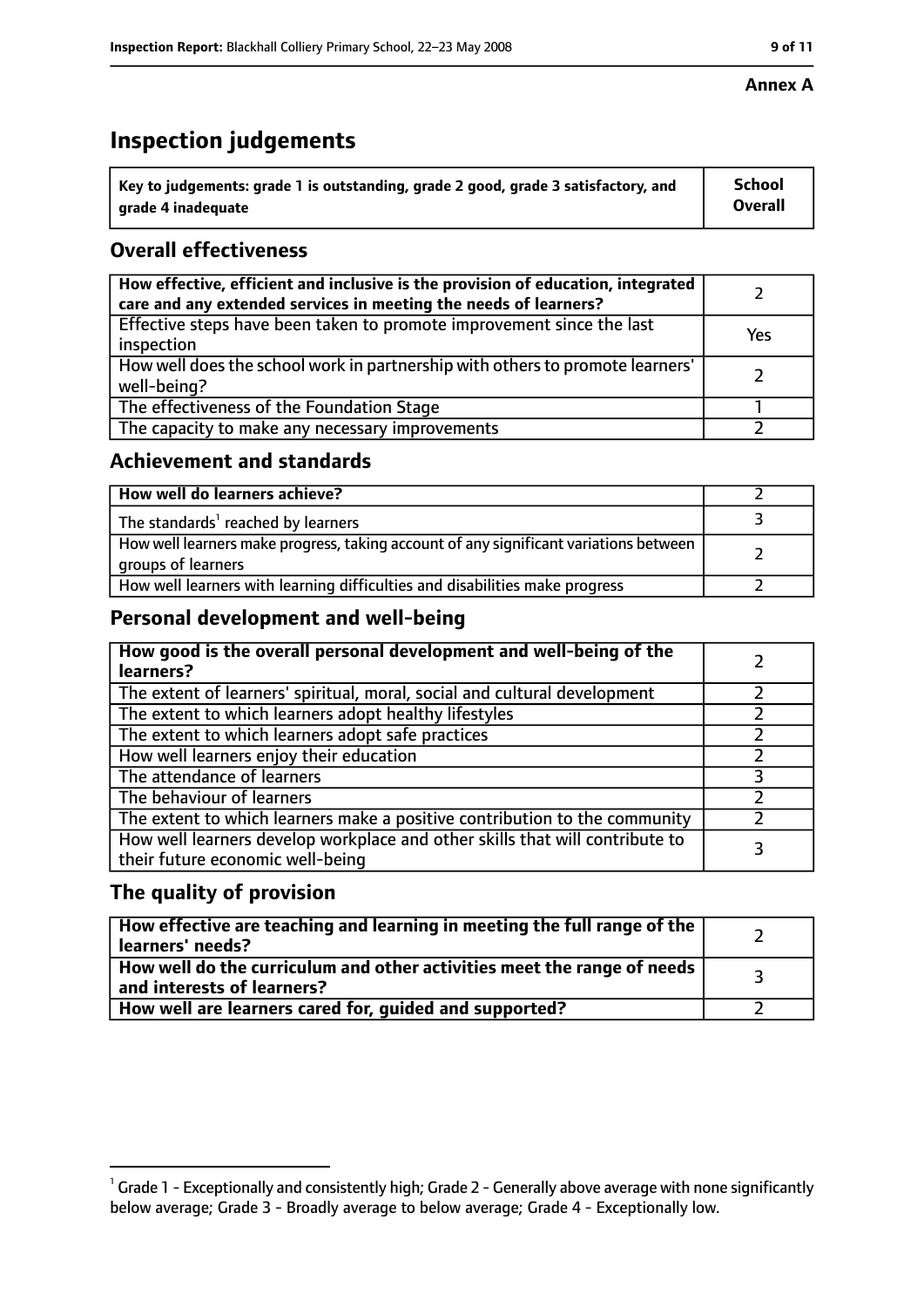# **Leadership and management**

| How effective are leadership and management in raising achievement<br>and supporting all learners?                                              |           |
|-------------------------------------------------------------------------------------------------------------------------------------------------|-----------|
| How effectively leaders and managers at all levels set clear direction leading<br>to improvement and promote high quality of care and education |           |
| How effectively leaders and managers use challenging targets to raise standards                                                                 |           |
| The effectiveness of the school's self-evaluation                                                                                               |           |
| How well equality of opportunity is promoted and discrimination tackled so<br>that all learners achieve as well as they can                     |           |
| How effectively and efficiently resources, including staff, are deployed to<br>achieve value for money                                          |           |
| The extent to which governors and other supervisory boards discharge their<br>responsibilities                                                  | 3         |
| Do procedures for safequarding learners meet current government<br>requirements?                                                                | Yes       |
| Does this school require special measures?                                                                                                      | <b>No</b> |
| Does this school require a notice to improve?                                                                                                   | No        |